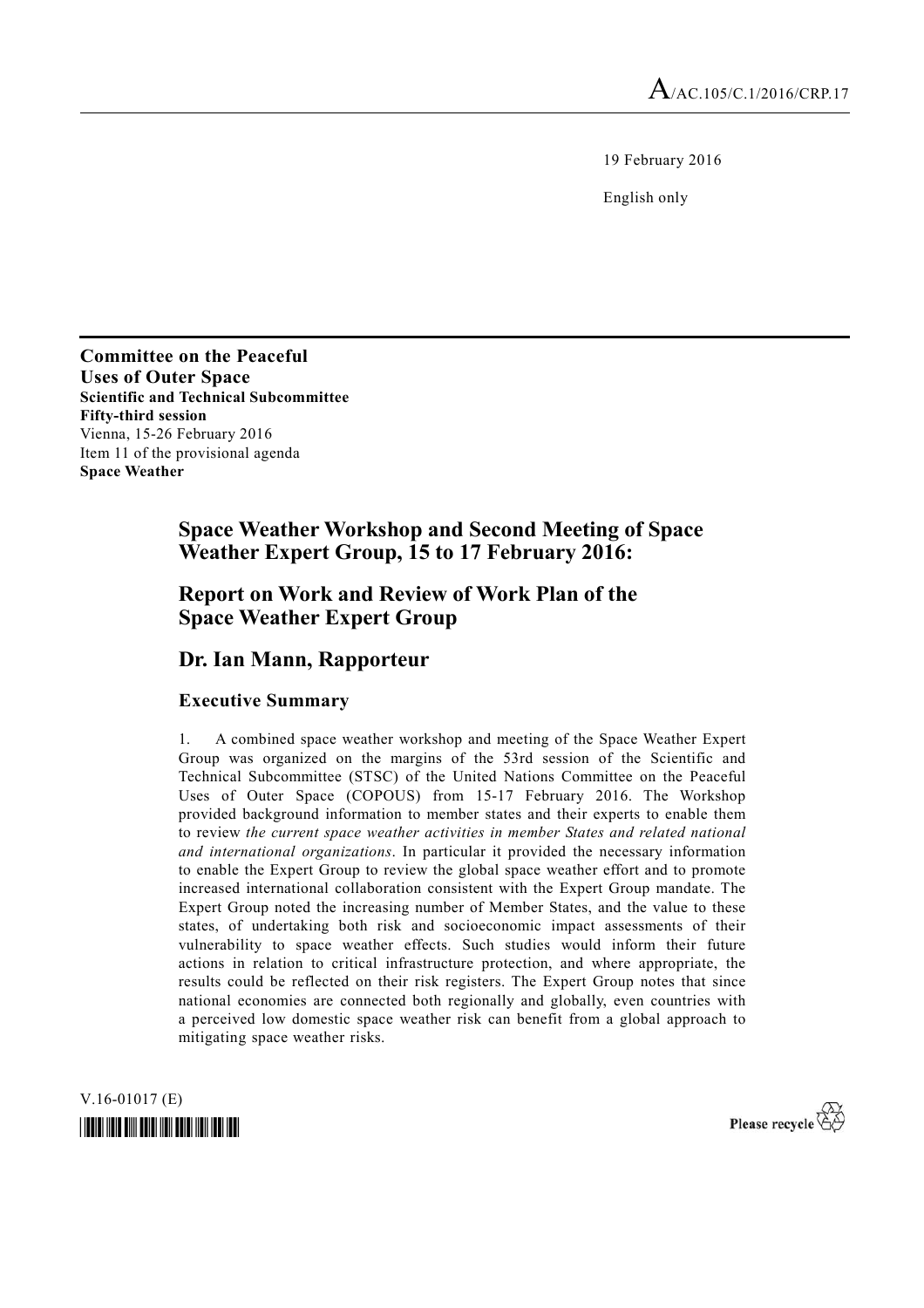2. The workshop provided a forum for the Expert Group to examine *the report and conclusions of the LTS Expert Group C on space weather (A/AC.105/C.1/2014/CRP.15)) and other information related to space weather including the recent report from the COSPAR-ILWS Roadmap team "Understanding Space Weather to Shield Society"*.1 The Expert Group endorses the approach outlined in the COSPAR-ILWS report for the development of new activity, including new observations and modelling, targeting improved space weather data products and services. The Expert Group further affirms the recommendation from the COSPAR-ILWS Space Weather Roadmap team that the pathway leading to Geomagnetically Induced Currents (GICs) (Pathway I) be pursued as a first priority, and that such activities be pursued with the goal of obtaining geomagnetic activity forecasts more than 12 hours ahead. The Expert Group affirms that the pathways leading to the targets of space radiation and ionospheric impacts (Roadmap Pathways II and III) are also very important, and these should be examined in due course. The Expert Group notes in particular the additional significant impacts arising from space weather effects on GNSS, as well as the work being completed by ICAO which highlights the importance of space radiation effects for aviation. The Expert Group reached a consensus identifying initial *recommendations and best practices to identify mechanisms to promote their implementation, including an assessment of prioritization*, consistent with the Expert Group mandate, and these are described in this CRP.

3. In its work the Expert Group also noted the importance of several overarching themes in relation to this goal and to the need:

 (a) To make better use of existing data and models for space situational awareness, now-casting, and forecasting;

(b) For new scientific research for improved space weather forecasting;

 (c) For improved fidelity of severe space weather scales and indicators in forecast products, the need for regional forecast products, and (as appropriate) ongoing or increased access to real-time data;

 (d) To promote increased collaboration between research and operational communities to transition new research findings into improved space weather products including situational awareness, now-casting, and forecast products.

4. The Expert Group also finds that there is significant synergy between its planned future activities and those in relation to Space Weather under consideration for UNISPACE+50 (as outlined for example in "*Fiftieth anniversary of the United Nations Conference on the Exploration and Peaceful Uses of Outer Space: the Committee on the Peaceful Uses of Outer Space and global space governance*" A/AC.105/C.1/2016/CRP.4). The Expert Group proposes to examine recommendations for actions with due regard to these evolving potential synergies and hence with due consideration and reference to the timelines defined for the UNISPACE+50 planning schedule.

5. The Expert Group confirms that it will continue to operate by continuing with its existing work plan and mandate for the coming year. In terms of the schedule,

**\_\_\_\_\_\_\_\_\_\_\_\_\_\_\_\_\_\_** 

<sup>1</sup> Schrijver et al., Advances in Space Research 55, 2745 (2015) http://dx.doi.org/10.1016/j.asr.2015.03.023.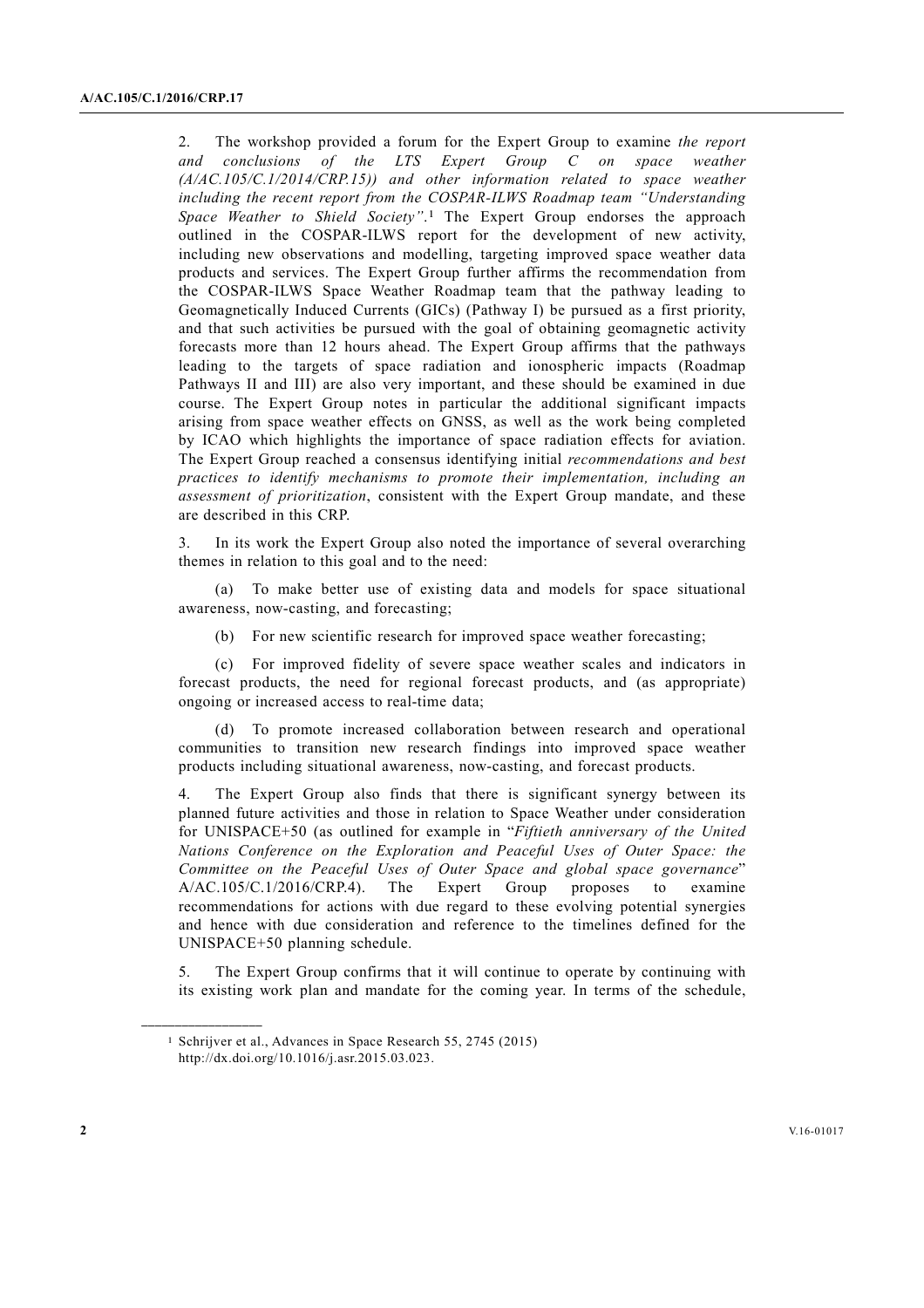the Expert Group proposes that Task 1 be extended into a second upcoming year thereby extending the period for completion of this item from year 1 to year 1-2. The Expert Group will report on its further activities to the STSC at its 54th session in February 2017.

## **I. The Continuing and Growing Importance of Space Weather**

6. Space weather is entering a new era where science promises significant advances in space weather services covering the areas of Space Situational Awareness, now-casting and environment specification, as well as space weather forecasting. At the same time, recent scientific advances have highlighted the increased impact as well as an increased likelihood of adverse space weather impacts on both terrestrial and space-based systems and services. The Expert Group re-affirms the need for increased international cooperation and coordination, accompanied by clear and actionable recommendations, to deliver significant advances in the fidelity of space weather services with tangible positive impacts.

7. Such scientific advances are being developed contemporaneously with the expansion in the utilisation of space, including space actors from both governmental and private sectors, from an expanding number of space-faring nations. Fortunately, the ever increasing demands and needs for improved space weather services is accompanied by potential for parallel increases in the collective international capabilities in the provision of space weather services. The Expert Group noted that tangible benefits can be obtained from actions which lead to either *(i) The creation of direct advances (or a new) space weather data product,* or *(ii) The pursuit of new scientific research leading to new understanding which subsequently significantly improves (or creates a new) space weather products*. The Expert Group also notes that since the national economies of member states are connected both regionally and globally, even countries with a perceived low domestic space weather risk can benefit from a global approach to mitigating space weather risks.

8. Noting the contemporaneous changes to the nature of space utilisation in the modern era, and the opportunity to develop improved space weather services and data products, the Expert Group notes the opportunity to reflect the ongoing and future importance of space weather in planning the UNISPACE+50 activities in 2018. Recognising this synergy, the Expert Group will take due consideration of the timetable for development of activities associated with the 50th anniversary of UNISPACE-1 during UNISPACE+50 when conducting its work.

9. The Expert Group continues to endorse the importance and need for space weather observations, forecast models, and services. Through international cooperation and coordination it continues to seek to identify priority areas and make recommendations targeting tangible improvements to space weather services and forecast models. With the increasing need for improved space weather services, such activities could be a powerful future focus for the STSC in relation to the selection of thematic priorities for the future work of COPUOS from 2018 to 2030.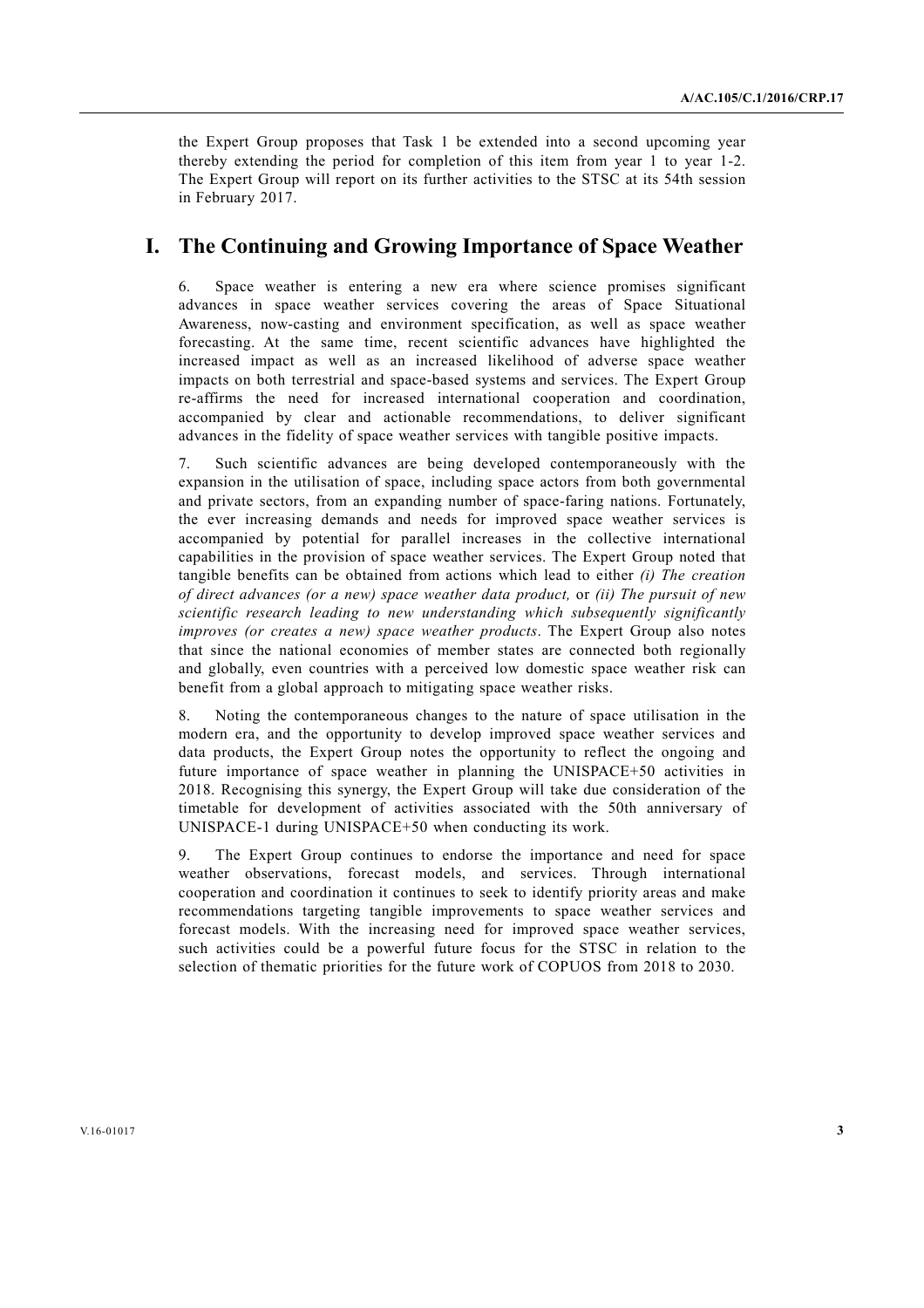## **II. Recommendations and Progress on Space Weather Expert Group Work Plan Tasks**

10. As approved at the February 2015 United Nations Committee on Peaceful Uses of Outer Space (COPUOS) STSC, an Expert Group on Space Weather was formed and operates under the terms of its initial work plan approved by the STSC at its 52nd session in February 2015. Progress in relation to each of these elements of the Work Plan is described below.

*1. Examine the report and conclusions of the LTS Expert Group C on space weather (A/AC.105/C.1/2014/CRP.15)) and other information related to space weather including the recent report from the COSPAR-ILWS Roadmap team "Understanding Space Weather to Shield Society". The group will examine the guidelines, recommendations and best practices to identify mechanisms to promote their implementation, including an assessment of prioritization. [year 1]* 

 In recognition of new scientific understanding of both the increased likelihood and increased severity of space weather impacts, the Expert Group presents the following findings for the consideration of the COPUOS Member States:

*(i) The Expert Group recognised* the value to member states of undertaking both risk assessments and socioeconomic impact assessments of their vulnerability to space weather effects. Such studies would inform their future actions in relation to critical infrastructure protection, and where appropriate the results could be reflected on their risk registers.

 Such studies should cover the impacts arising from space weather in the form of geomagnetically induced currents, space radiation, and ionospheric effects including interruptions to communications and impacts on GNSS systems. Recognising the complex interplay and coupling of space weather impacts on highly coupled modern technological infrastructure, such studies should ideally include both impacts on infrastructure and the socioeconomic consequences. For example, the latter can arise from interruptions to services and capabilities arising from damage or interruptions to space-based services.

 If the results from these risk and socioeconomic impact studies were available in advance of UNISPACE+50 in 2018, then future space weather-related action plans that may be developed during UNISPACE+50 would be informed by the outcomes of these studies.

*(ii) The Expert Group endorses* the approach defined in the COSPAR-ILWS Roadmap *"Understanding Space Weather to Shield Society" [Schrijver et al., Advances in Space Research 55, 2745 (2015) http://dx.doi.org/10.1016/j.asr.2015.03.023]* as the basis for examining the development of new scientific advances directed to understanding and mitigating the impacts arising from space weather.

*The Expert Group endorses* the Roadmap approach of examining three different pathways through which the sun-Earth connection drives space weather impacts, and endorses the philosophy that the space weather processes resulting in geomagnetically induced currents (GICs) in electrical power grids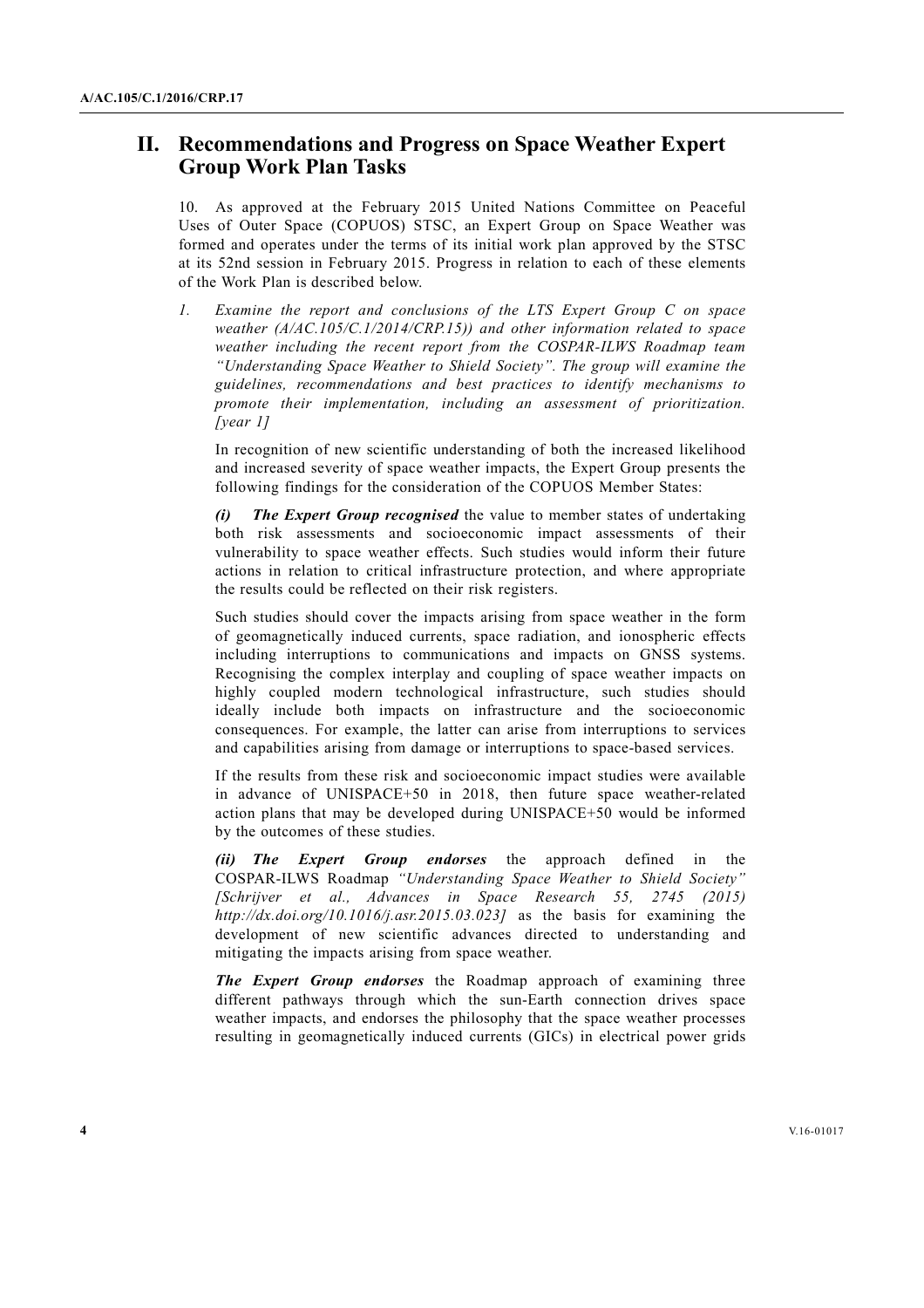(Pathway I) should be addressed as the first priority with the goal of providing forecasts of geomagnetic activity more than 12 hours ahead.

 The Expert Group considers that the first step in "*promoting implementation*" could be to obtain and collate information from COPUOS member states through liaison with their respective Civil Protection Agencies, especially in relation to power grid effects, monitoring, modelling, and assessing GIC impacts arising from space weather.

*The Expert Group recognises* the demonstrated value to Member States of liaison and engagement with their Civil Protection Agencies, and related assessments of their state of understanding, and preparedness for mitigating the risk from space weather-driven effects. Such information could be provided to the Expert Group as appropriate through the relevant national Expert. Countries who have yet to nominate an Expert (or Experts) to participate in the work of the Space Weather Expert Group are reminded that they are welcome to do so.

*The Expert Group noted* the increased level of national activity in modelling GIC impacts in a number of Member States, and that such information can be made available through collaboration to support the development of similar initiatives in other member states.

 Through this effort and the sharing of relevant information within the Expert Group, and between nations, the *Expert Group wishes to promote* the development and use of best practices.

 Where information is available in relation to regulatory procedures which are already in place, the *Expert Group further encourages* the sharing of this information as well.

 Through this activity *the Expert Group further hopes to promote* increased awareness of the potential threats that can arise from space weather hazards, including GICs.

*(iii) The Expert Group affirms* the importance of access to critical space weather data and model outputs. In particular, the Expert Group encourages all Member States to adopt an open data policy for critical space weather data, model outputs and forecasts. Wherever possible, respecting the needs of commercial operators, this could also include space weather impact data, including GIC loads in power grids and satellite anomaly data.

 This is consistent with the conclusions of the LTS Expert Group C report on space weather (A/AC.105/C.1/2014/CRP.15)), in particular proposed candidate Guidelines 1 and 3, and their related recommended practices, as described in the LTS Expert Group C report:

 **"Guideline 1: Space weather entities, and member states and national and international organisations, should support and promote the collection, archiving, sharing, inter-calibration and dissemination of critical space weather data.** 

 **Guideline 3: Member States and their national and international agencies should support and promote the coordinated sharing and dissemination of space weather model outputs and forecasts."**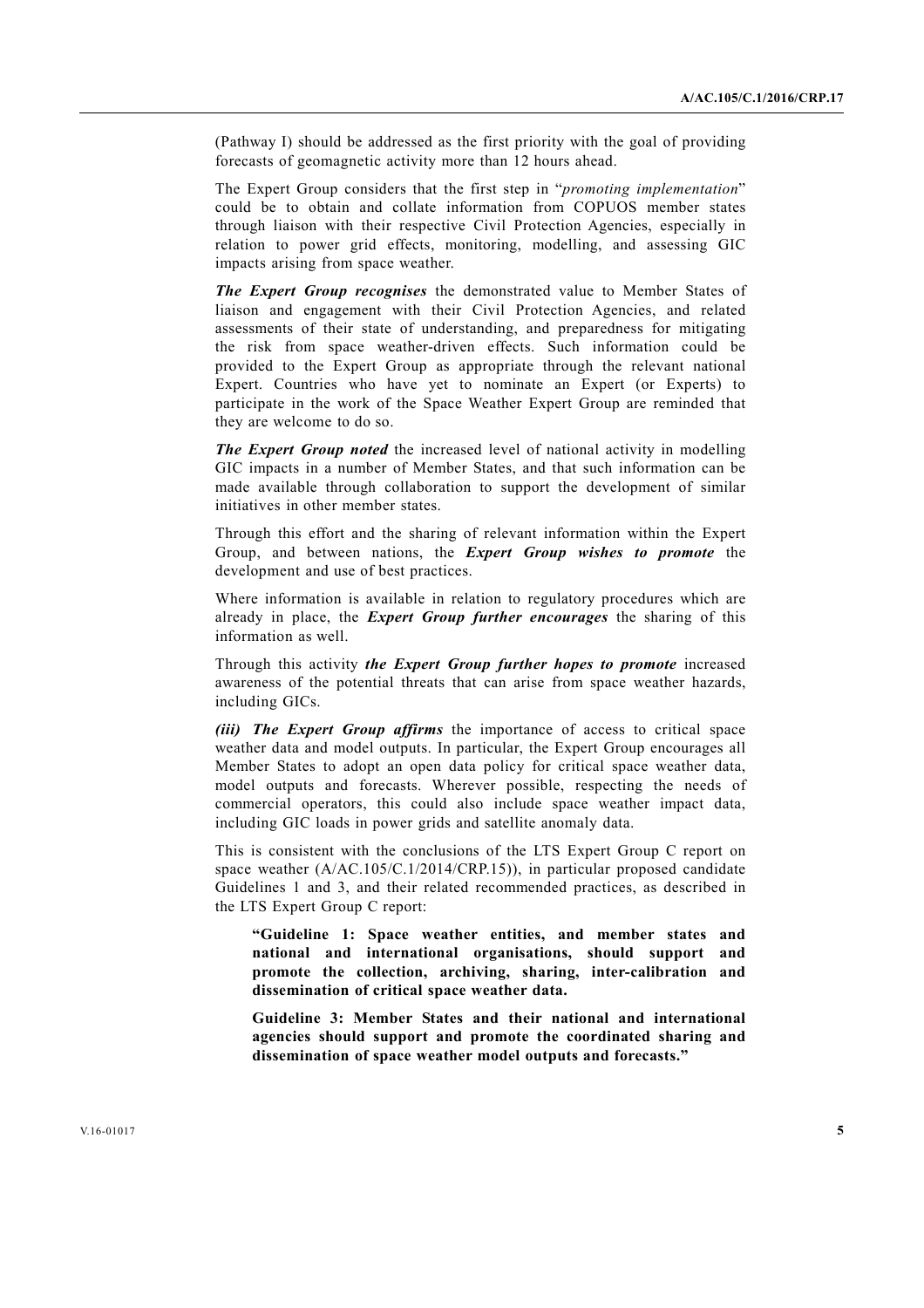(iv) In the context of the review of the COSPAR-ILWS Roadmap the Expert Group also reviewed the high level data in the context of Pathway I which leads to the generation of GICs. *The Expert Group notes* the significant work *contained* within that report examining data needs for each of the space weather pathways in the Roadmap, and endorses the basis of the measurement needs outlined in the report. In terms of prioritisation of these needs, the Expert Group intends to continue its assessment of prioritisation over the coming year and therefore recommends an extension of the period of topic 1 in its work plan to cover not only the first (current) year but also the second upcoming year of the Expert Group activities.

 (v) In its work the Expert Group noted the importance of several overarching themes in relation to the need:

 (a) To make better use of existing data and models for space situational awareness, now-casting, and forecasting;

(b) For new scientific research for improved space weather forecasting;

 (c) For improved fidelity of severe space weather scales and indicators in forecast products, the need for regional forecast products, and (as appropriate) ongoing or increased access to real-time data;

 (d) To promote increased collaboration between research and operational communities to transition new research findings into improved space weather products including situational awareness, now-casting, and forecast products.

*These actions are consistent with the conclusions of the LTS Expert Group C on space weather (A/AC.105/C.1/2014/CRP.15)), in particular proposed candidate Guideline 2: "Member States and their national and international agencies should support and promote further coordinated development of advanced space weather models and forecast tools in support of user needs"* and the related recommended practices described in the LTS Expert Group C report.

*2. Complete an inventory of relevant United Nations organizations, including the World Meteorological Organization (WMO) and International Civil Aviation Authority (ICAO) and others, and those within States members of the Committee and national and international organizations. Identify and assess their role in the global space weather effort, promote coordination and communication between them, and ensure that the efforts of STSC are complementary. [years 1-2]* 

 During the Space Weather Workshop and Expert Group Meeting, held on the margins of the 53rd session of the Scientific and Technical Subcommittee (STSC) of the United Nations Committee on the Peaceful Uses of Outer Space (COPOUS), there were a series of presentations covering recent work being completed in Member States and their national and international organizations.

*The Expert Group noted* a continuing expansion in the collective international capacity, and identified a number of themes which are common to many. The Expert Group concluded that there could be significant benefit from promoting collaboration and increased communication between these entities.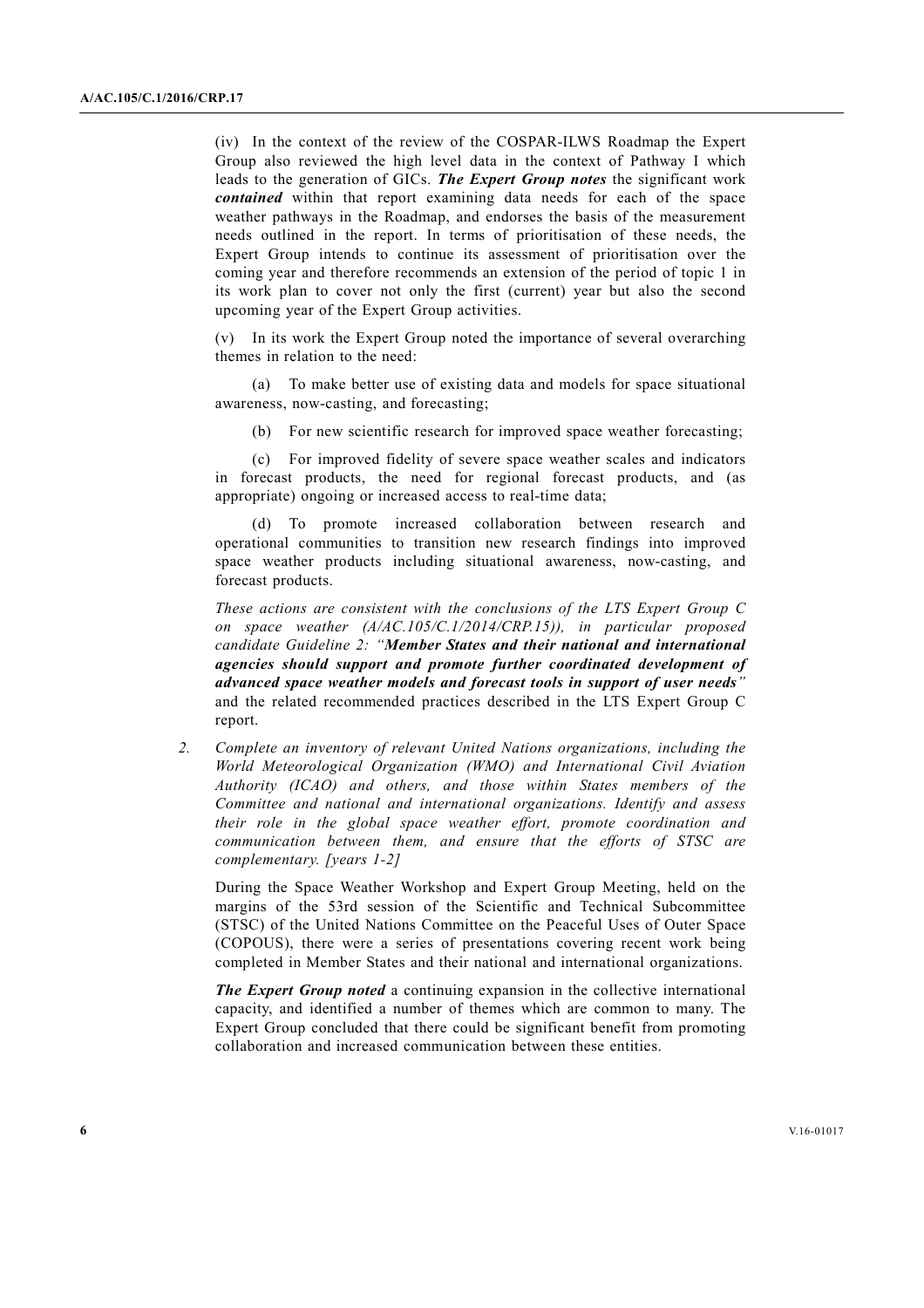Consistent with the first priority consideration of the space weather which drives GICs, and the examination of the related hazards, and noting expansion of activities in a large number of member states *the Expert Group reached a consensus* that it would organise a series of follow-on meetings dedicated to pursuing collaboration and increased communication on the GIC topic. These would most likely be held via teleconference, nominally approximately every three months, with participation from researchers and space weather service providers active in studying or with an interest in GICs. A number of important opportunities were identified, including but not limited to:

 (a) exchange of information and details of activities relating to the development of GIC models;

 (b) approaches to the definition of worse case storm conditions as input to GIC models;

 (c) approaches to modelling associated with assessing GIC impacts, definition of worst case storms;

 (d) approaches to definitions of standard operating procedures in relation to the GIC hazard;

 (e) new or developing regulatory requirements in relation to space weather impacts on power grids;

 (f) potential sharing of information, respecting the sensitivity of commercial GIC data, in relation to GICs observed in power grids in member states:

 (g) the development of strategies to promote access to GIC impact data from power companies;

 (h) actions for promoting the space weather GIC hazard to national and international power distribution companies and organizations;

 (i) potential creation of an informal register of companies within Member States who are already actively engaged in assessing the GIC hazard within Member States with a view to increased communication between them;

 (j) promotion of better understanding amongst power distribution companies of new knowledge relating to assessing the hazard from the dB/dt imposed by the dynamics of the magnetosphere and ionosphere on their grid;

 (k) communication about the regional and latitudinal differences in power grid response to the GIC threat;

 (l) increased understanding that there are regional and local time differences in the grid response to different solar wind and magnetic storm conditions, reflecting increasing knowledge that there can be GIC impacts at all latitudes and not just under the night side auroral zone.

 Experts from a number of member states also noted that in addition to national civil protection authorities and bodies responsible for national power grid infrastructure, there are also a number of regional and international power grid and power distribution administrations. The Expert Group agreed that it would take steps for national experts to try to liaise with these international power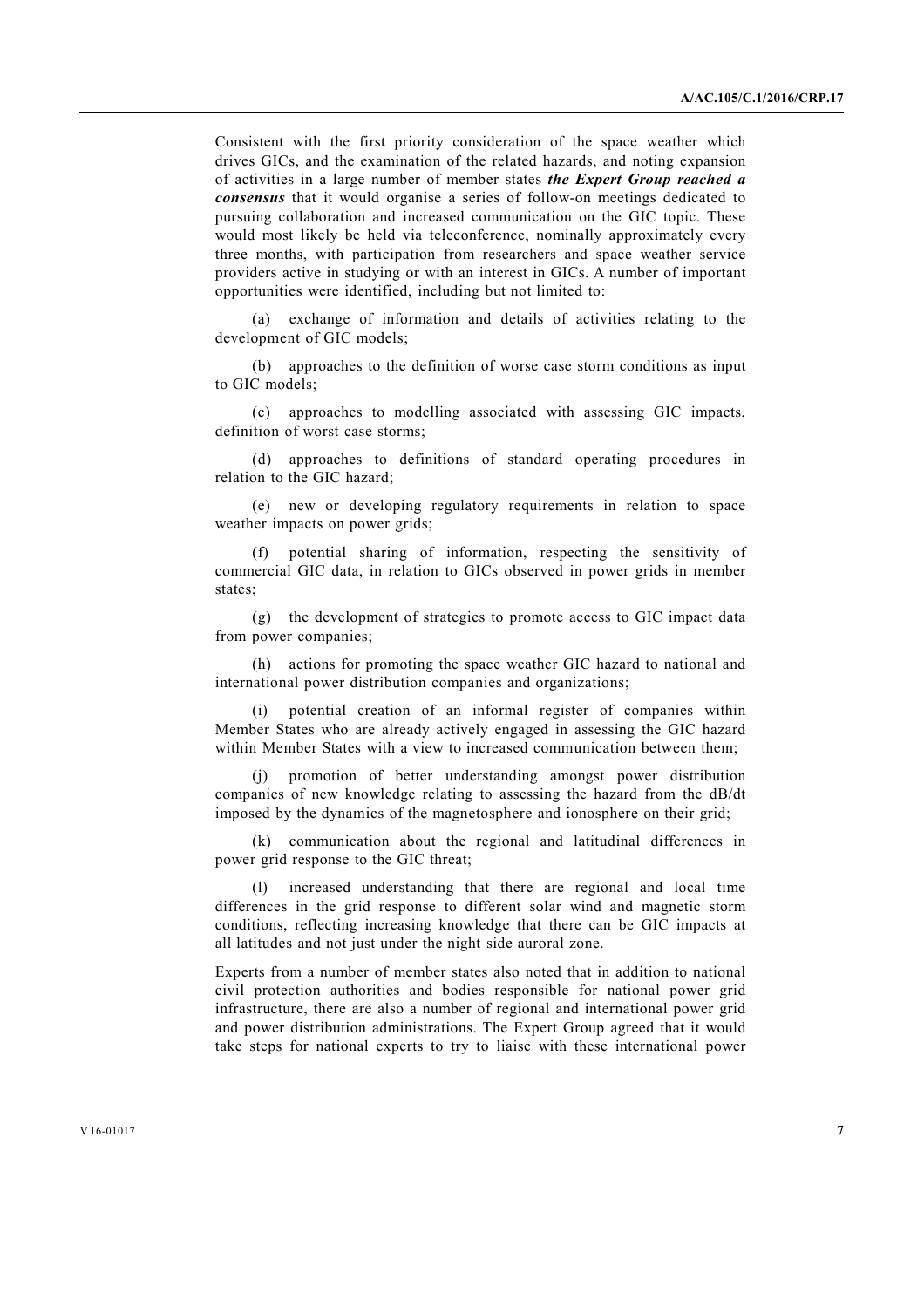distribution organizations to promote dialogue in relation to the space weather GIC hazard.

 The Expert Group re-iterates that Space Weather can have a wide range of impacts not only on power grids and other infrastructure as a result of geomagnetic disturbances, for example GICs in power grids, pipeline corrosion, and in some railway networks, but also in relation to space radiation and the effects of ionospheric disturbances. In relation to the development of new science knowledge towards the mitigation of space weather effects, the Expert Group noted that Pathways II and III from the COSPAR-ILWS Roadmap relate to these important additional impacts and agreed these need to be examined in detail in the future.

 The Expert Group also received a presentation in relation to radiation effects and impacts for aviation. Recognising that work in this area is rapidly developing within ICAO, potentially including regulatory requirements, radiation monitoring, and space weather data products, forecast and warnings tools, the Expert Group noted that this should be an important priority area for its future deliberations.

 Recognising the significant and wide ranging potential impacts of space weather on GNSS, the Expert Group noted that this should also be a future area for high priority deliberations.

*3. Recognizing the impacts of space weather, the group will promote increased and expanded member State involvement in providing space weather monitoring, from the ground and in space, and in developing, advancing, and sharing and delivering space weather services. [years 2-4]* 

 This is upcoming work for the Expert Group in the upcoming years. However, the Expert Group has already noted in its review of the COSPAR-ILWS Roadmap and in its review of current national and international activities during the Workshop that there are already areas where a small investment could lead to significant advances in space weather service capabilities. For example, in relation to monitoring GICs the Expert Group noted new research which indicates that the strongest geo-electric fields which are driven by magnetosphere-ionosphere coupling and geomagnetic disturbances (GMD) can be very localised in nature. Such localisation, as well as the strong correlation between observed GIC load and dB/dt measured by proximal ground-based magnetometers points to the value of sufficiently dense coverage of magnetometers for GIC monitoring. Having such data feeds available would in real-time would also significantly improve the now-casting services and the monitoring of situational awareness for potential GIC hazards for power company operators and space weather service providers.

 In general, the Expert Group recommends the coordination and sharing of outputs from space weather forecasts produced in the Member States. The goal from this activity will be to drive innovation and improvements in space weather models, and improve the fidelity of the space weather forecasts and warnings that are issued to users.

 The *Expert Group affirms* the importance of validation of space weather models and data products against observational data. Where such data is not